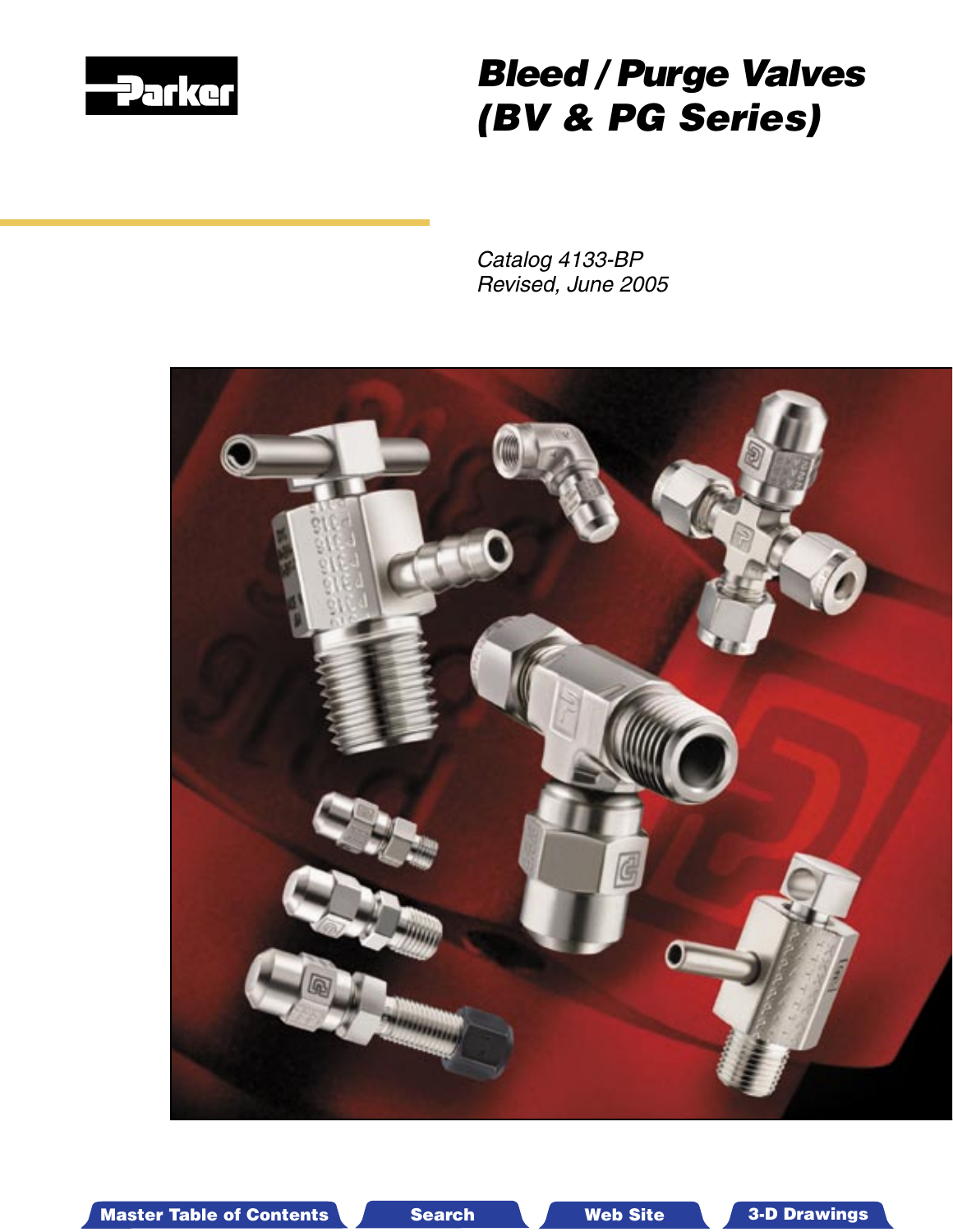# **Bleed Valves**

#### **Introduction**

Parker BV Series Bleed Valves are designed for use on products such as multi-valve manifolds or gauge/root valves. Functionally, the valve vents line pressure either to atmosphere or to containment when used with the optional barbed vent tube. Generally, bleed valves are used whenever an instrument is removed from a system or to assist in the calibration of control devices. The BV Series is also recommended for use in bleeding hydraulic systems.

### **Features**

- Available in stainless steel, carbon steel and Alloy N24135
- Vent tube directs excess gas or liquid from system lines
- Chrome plated stem provides extended cycle life with improved sealability
- Positive stop/vent tube design prevents accidental removal of the stem
- Compact design
- Wrench actuation
- Available in a variety of end configurations including male pipe and SAE ports
- 100% factory tested
- Barbed vent tube option enables containment of vented media
- Optional T-bar handle for wrench-less actuation

# **Specifications**

#### **Pressure Rating:**

10,000 psig (689 bar) CWP

#### **Temperature Rating:**

Stainless Steel: -65°F to 850°F (-54°C to 454°C) Carbon Steel: -20°F to 450°F (-29°C to 232°C) Alloy N24135 (400): -65°F to 500°F (-54°C to 260°C)

### **Flow Data**

 $C_v = 0.13$ ;  $x_\tau = 0.53$ ; Orifice = 0.125" (3.2mm). Tested in accordance with ISA S75.02. Gas flow will be choked when  $P_1 - P_2 / P_1 = x_T$ 

# **Caution**

These valves do not have a stem seal. It is imperative to open the valve slowly and direct the vent tube away from persons operating or near the valve. Because of the absence of a stem seal, small amounts of media will flow through the stem thread area when the valves are opened.



Model Shown: 4M-BV4-SS

# **Materials of Construction**

| Item $#$ | Part       | <b>Stainless Steel</b>  | <b>Carbon Steel</b>               | Alloy 400         |
|----------|------------|-------------------------|-----------------------------------|-------------------|
|          | Stem       | ASTM A 479, Type 316    | ASTM B 164                        |                   |
| 2        | Valve Body | ASTM A 479, Type<br>316 | <b>ASTM A 108.</b><br>Grade 12L14 | ASTM B 164        |
| 3        | Vent Tube  | 316 SS                  |                                   | <b>ASTM B 164</b> |

Lubrication: Molybdenum disulfide with soft metallic fillers

### **Available Purge Valve End Connections**

**Z**-Single ferrule CPI™ compression port



**M**-ANSI/ASME B1.20.1, External pipe threads



**F5**-SAE J1926/2 Part 2: Heavy-duty (S Series) stud ends



**A**-Two ferrule A-LOK® compression port



**F**-ANSI/ASME B1.20.1, Internal pipe threads







2 **Parker Hannifin Corporation** Instrumentation Products Division Jacksonville, Alabama www.parker.com/ipdus

Master Table of Contents **3. Dearch Master Table of Contents 3-D Drawings** Search Master Table of Contents 3-D Drawings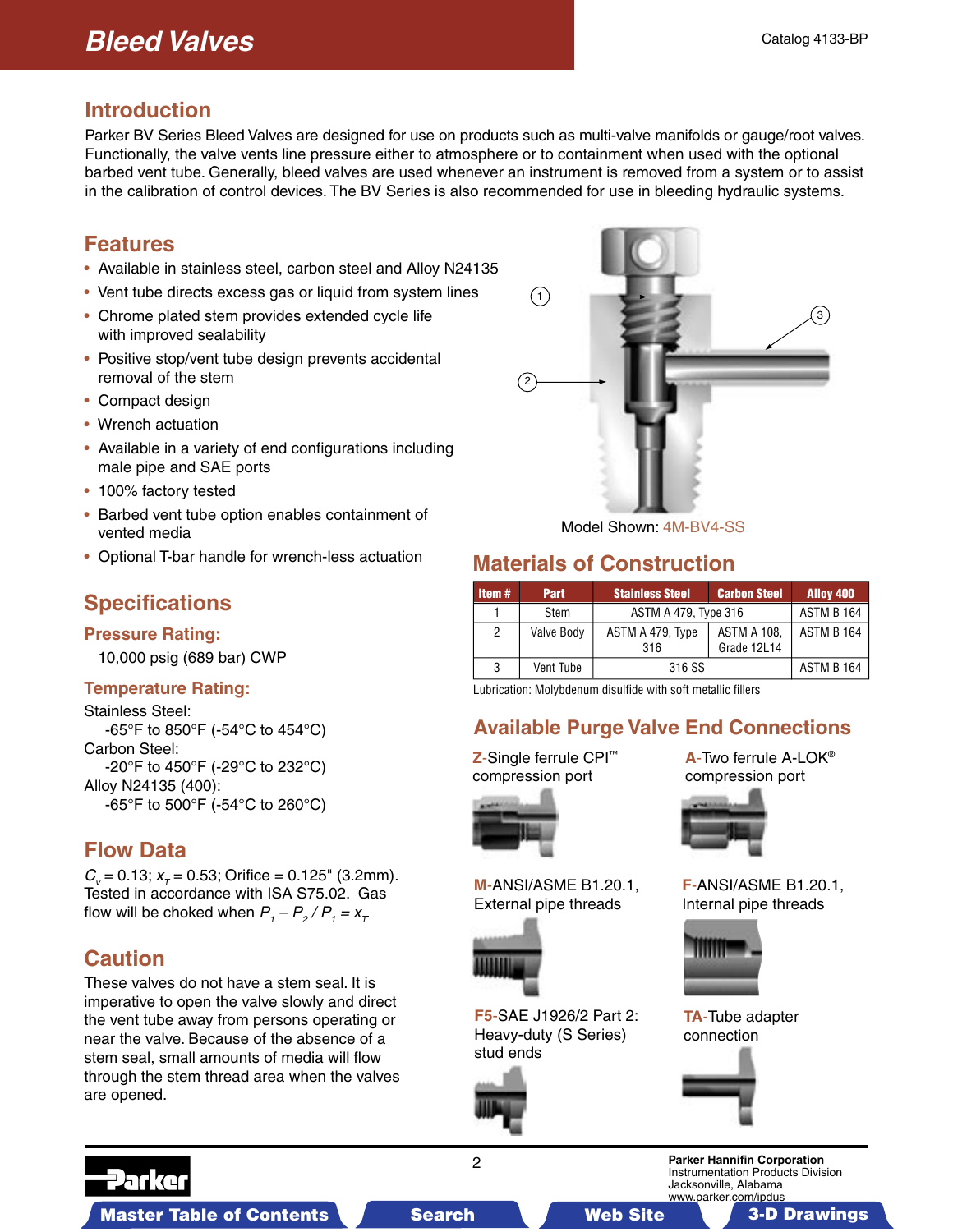# **Introduction**

Parker PG Series Purge Valves may be utilized as either bleed, purge, or drain valves. The compact valve requires only a quarter turn with a wrench from finger-tight to ensure a leak-tight seal on the first make-up. Additional wrenching ensures a leak-tight seal up to the rated pressure.

#### **Features**

- A 0.055 inch (1.4 mm) diameter vent hole in the cap bleeds, drains, or purges system pressure
- Hex cap permits finger-tight or wrench assisted closure
- Crimped cap resists accidental disassembly
- A variety of body styles offers system design flexibility, reduced space requirements, and helps to eliminate leak paths
- Available in a variety of end configurations including: CPI™, A-LOK®, male and female NPT, SAE, and Tube Adapter connections
- 100% factory tested
- Optional PTFE Ball requires only finger-tight torque to achieve a leak-tight seal

# **Specifications**

#### **Temperature Rating:**

Stainless Steel: -65°F to 600°F (-54°C to 316°C) Brass: -65°F to 400°F (-54°C to 204°C) Carbon Steel: -20°F to 350°F (-29°C to 177°C)

PTFE Ball Option: -65°F to 350°F (-54°C to 177°C)

#### **Pressure Rating:**

| Stainless Steel:  | 4000 psig (276 bar) CWP |
|-------------------|-------------------------|
| Brass:            | 3000 psig (207 bar)     |
| Carbon Steel:     | 3000 psig (207 bar)     |
| PTFE Ball Option: | 200 psig (14 bar)       |

### **Caution**

These valves do not have a cap thread seal. It is imperative to open the valve slowly and direct the vent hole away from persons operating or near the valve. Because of the absence of a cap seal, small amounts of media will flow through the cap thread area when the valves are opened.

#### **PTFE Ball Option**

Purge Valves with the PTFE ball option require only finger-tight operation for leak-tight shut-off and are designed with a removable cap for ball replacement.





Models Shown: 47-PG4L-SS

( ) Denotes dimensions in millimeters

### **Materials of Construction**

| Item $#$ | Part          | <b>Stainless Steel</b>         | <b>Brass</b>               | <b>Carbon Steel</b>               |  |  |  |
|----------|---------------|--------------------------------|----------------------------|-----------------------------------|--|--|--|
|          | Body          | <b>ASTM A 479.</b><br>Type 316 | ASTM B 16,<br>Alloy C36000 | <b>ASTM A 108.</b><br>Grade 12L14 |  |  |  |
| 2        | Cap           | <b>ASTM A 479.</b><br>Type 316 | ASTM B 16.<br>Alloy C36000 | ASTM A 108<br>Grade 12L14         |  |  |  |
| 3        | Ball          | 316 Stainless Steel*           |                            |                                   |  |  |  |
| 4        | <b>Spring</b> | 316 Stainless Steel            |                            |                                   |  |  |  |

**\*** Optional PTFE Ball available

Lubrication: Molybdenum disulfide with soft metallic fillers

# **Available Purge Valve Models**



90° Elbow (A)







3 **Parker Hannifin Corporation** Instrumentation Products Division Jacksonville, Alabama www.parker.com/ipdus



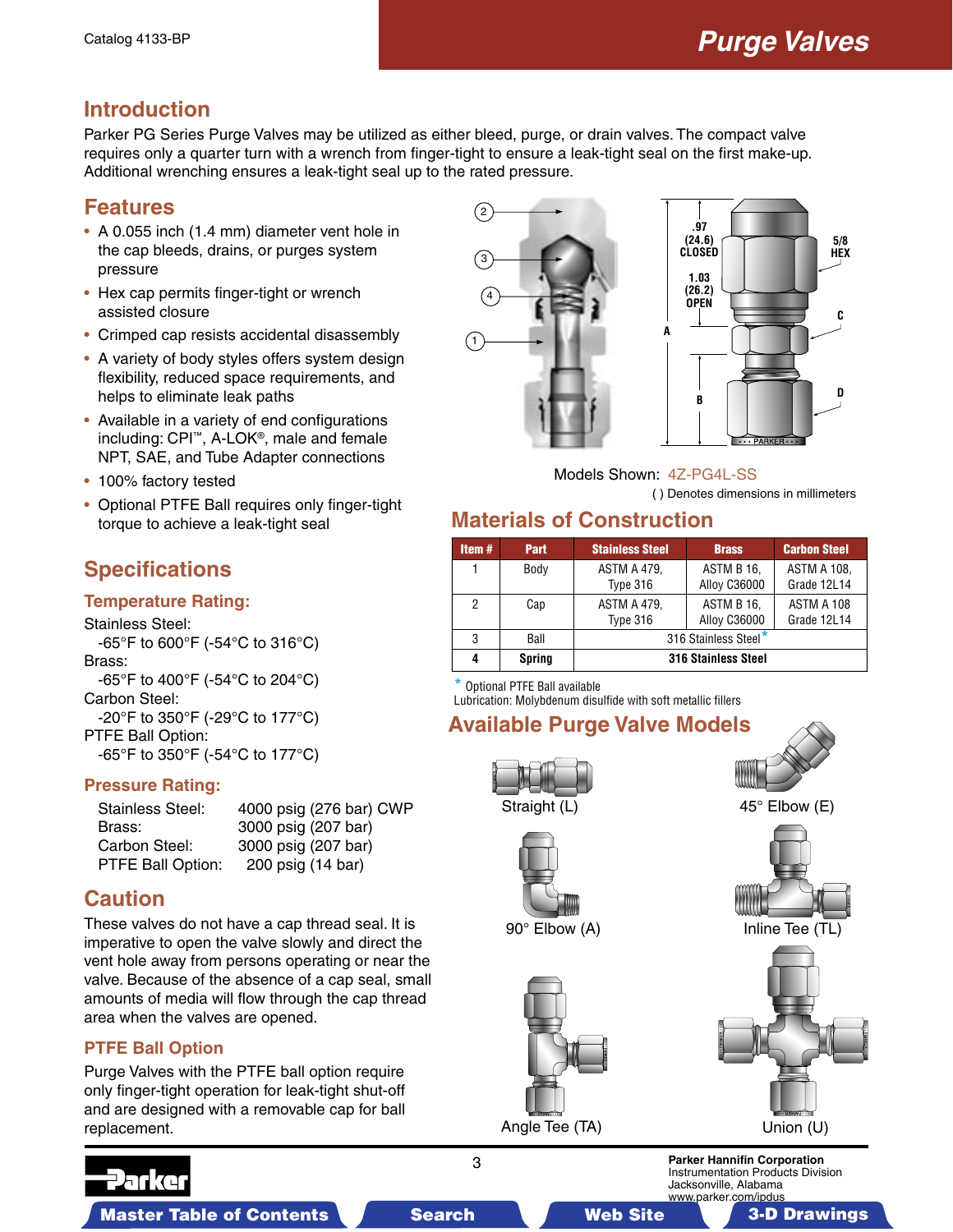#### **Dimensions**

| <b>End</b>                                    | A <sup>*</sup> (Closed) |      |             | $B^*$ |             | C (hex) | D (hex)                  |      |  |
|-----------------------------------------------|-------------------------|------|-------------|-------|-------------|---------|--------------------------|------|--|
| <b>Connections</b>                            | <b>Inch</b>             | mm   | <b>Inch</b> | mm    | <b>Inch</b> | mm      | <b>Inch</b>              | mm   |  |
| 2A - 1/8" A-LOK <sup>®</sup> Compression      | 1.79                    | 45.5 | 0.60        | 15.2  | 0.50        | 12.7    | 0.44                     | 11.2 |  |
| 2Z - 1/8" CPI™ Compression                    | 1.79                    | 45.5 | 0.60        | 15.2  | 0.50        | 12.7    | 0.44                     | 11.2 |  |
| <b>2M - 1/8" Male NPT</b>                     | 1.56                    | 39.6 | 0.38        | 9.7   | 0.50        | 12.7    |                          |      |  |
| 2F - 1/8" Female NPT                          | 1.50                    | 38.1 | 0.53        | 13.5  | 0.56        | 14.2    |                          |      |  |
| 2TA - 1/8" Tube Adapter                       | 1.69                    | 42.9 | 0.55        | 14.0  | 0.50        | 12.7    | $\overline{\phantom{a}}$ |      |  |
| 4A - 1/4" A-LOK <sup>®</sup> Compression      | 1.88                    | 47.8 | 0.70        | 17.8  | 0.50        | 12.7    | 0.56                     | 14.2 |  |
| 4Z - 1/4" CPI™ Compression                    | 1.88                    | 47.8 | 0.70        | 17.8  | 0.50        | 12.7    | 0.56                     | 14.2 |  |
| <b>4M - 1/4" Male NPT</b>                     | 1.76                    | 44.7 | 0.56        | 14.2  | 0.56        | 14.2    |                          |      |  |
| 4F - 1/4" Female NPT                          | 1.69                    | 42.9 | 0.72        | 18.3  | 0.75        | 19.1    |                          |      |  |
| 4F5 - 1/4" Male SAE                           | 1.78                    | 45.2 | 0.41        | 10.4  | 0.75        | 19.1    |                          |      |  |
| 4TA - 1/4" Tube Adapter                       | 1.91                    | 48.5 | 0.72        | 18.3  | 0.50        | 12.7    |                          |      |  |
| 6A - 3/8" A-LOK <sup>®</sup> Compression      | 1.98                    | 50.3 | 0.76        | 19.3  | 0.63        | 16.0    | 0.69                     | 17.5 |  |
| 6Z - 3/8" CPI™ Compression                    | 1.98                    | 50.3 | 0.76        | 19.3  | 0.63        | 16.0    | 0.69                     | 17.5 |  |
| <b>6M</b> - 3/8" Male NPT                     | 1.78                    | 45.2 | 0.56        | 14.2  | 0.69        | 17.5    |                          |      |  |
| 6F - 3/8" Female NPT                          | 1.75                    | 44.5 | 0.78        | 19.8  | 0.88        | 22.4    |                          |      |  |
| 6TA - 3/8" Tube Adapter                       | 1.97                    | 50.0 | 0.78        | 19.8  | 0.50        | 12.7    |                          |      |  |
| M6A - 6mm A-LOK <sup>®</sup> Compression      | 1.88                    | 47.8 | 0.70        | 17.8  | 0.55        | 14.0    | 0.55                     | 14.0 |  |
| M6Z - 6mm CPI™ Compression                    | 1.88                    | 47.8 | 0.70        | 17.8  | 0.55        | 14.0    | 0.55                     | 14.0 |  |
| 8A - 1/2" A-LOK <sup>®</sup> Compression      | 2.12                    | 53.8 | 0.87        | 22.1  | 0.81        | 20.6    | 0.88                     | 22.4 |  |
| 8Z - 1/2" CPI™ Compression                    | 2.12                    | 53.8 | 0.87        | 22.1  | 0.81        | 20.6    | 0.88                     | 22.4 |  |
| 8M - 1/2" Male NPT                            | 2.03                    | 51.6 | 0.75        | 19.1  | 0.88        | 22.4    |                          |      |  |
| 8F - 1/2" Female NPT                          | 1.94                    | 49.3 | 0.97        | 24.6  | 1.06        | 26.9    |                          |      |  |
| 8F5 - 1/2" Male SAE                           | 2.08                    | 52.8 | 0.47        | 11.9  | 1.13        | 28.7    |                          |      |  |
| 8TA - 1/2" Tube Adapter                       | 2.22                    | 56.4 | 1.03        | 26.2  | 0.56        | 14.2    |                          |      |  |
| M8A - 8mm A-LOK <sup>®</sup> Compression      | 1.97                    | 50.0 | 0.75        | 19.1  | 0.63        | 16.0    | 0.63                     | 16.0 |  |
| <b>M8Z</b> - 8mm CPI <sup>™</sup> Compression | 1.97                    | 50.0 | 0.75        | 19.1  | 0.63        | 16.0    | 0.63                     | 16.0 |  |

\* For CPI™ and A-LOK®, dimensions are measured with nuts in the finger tight position.

#### **How to Order Purge Valves**

The correct part number is easily derived from the following number sequence. The seven product characteristics required are coded as shown below. Note: If the ports are the same, only specify one end connection.

| Example: 2M - PG4 |           |     |     | - SS          |           |
|-------------------|-----------|-----|-----|---------------|-----------|
|                   | (1)(2)(3) | (4) | (5) | $\binom{6}{}$ | $\bigcap$ |

Describes a stainless steel, 90° angle body PG4 Purge Valve with a 1/8" male NPT port configuration and a PTFE Ball.

| <b>End Connection</b>                                                                                                                                         | <b>Valve Series</b> | <b>Body Type</b>                                                                                                                             | <b>Material</b>                                                       | <b>Ball</b>                                       | * NOTE: Male SAE port will be supplied                                                                                                                                                  |
|---------------------------------------------------------------------------------------------------------------------------------------------------------------|---------------------|----------------------------------------------------------------------------------------------------------------------------------------------|-----------------------------------------------------------------------|---------------------------------------------------|-----------------------------------------------------------------------------------------------------------------------------------------------------------------------------------------|
| 000                                                                                                                                                           | $\overline{4}$      | 6                                                                                                                                            | $\odot$                                                               | $\bullet$                                         | with a fluorocarbon rubber O-ring seal by                                                                                                                                               |
| 2A, 2Z, 2F, 2M, 2TA<br>4A, 4Z, 4F, 4F5 <sup>*</sup> , 4M, 4TA<br>6A, 6Z, 6F, 6M<br><b>6TA, M6A, M6Z</b><br>8A, 8Z, 8F, 8F5 <sup>*</sup> , 8TA<br>8M, M8A, M8Z | PG4                 | L - Straight<br>$A - 90^\circ$ Elbow<br>$E - 45^{\circ}$ Elbow<br>TL - Tee with<br>inline flow<br>TA - Tee with<br>angle flow<br>$U -$ Union | SS-<br><b>Stainless Steel</b><br><b>B</b> - Brass<br>S - Carbon Steel | <b>Blank-</b><br><b>Stainless Steel</b><br>T-PTFE | adding O after F5; i.e., 4F50.<br>Oxygen cleaning: Add the suffix -C3 to the<br>end of the part number to receive valves<br>cleaned for oxygen service per IVD<br>Specification ES8003. |

# **WARNING**

FAILURE, IMPROPER SELECTION OR IMPROPER USE OF THE PRODUCTS AND/OR SYSTEMS DESCRIBED HEREIN OR RELATED ITEMS CAN CAUSE DEATH, PERSONAL INJURY AND PROPERTY DAMAGE.

This document and other information from Parker Hannifin Corporation, its subsidiaries and authorized distributors provide product and/or system options for further investigation by users having technical expertise. It is important that you analyze all aspects of your application and review the information concerning the product or system in the current product catalog. Due to the variety of operating conditions and applications for these products or systems, the user, through its own analysis and testing, is solely responsible for making the final selection of the products and systems and assuring that all performance, safety and warning requirements of the application are met.

The products described herein, including without limitation, product features, specifications, designs, availability and pricing, are subject to change by Parker Hannifin Corporation and its subsidiaries at any time without notice.

#### 4 **Parker Hannifin Corporation** Instrumentation Products Division Jacksonville, Alabama © Copyright 2004, 2005, Parker Hannifin Corporation. All Rights Reserved. **Offer of Sale** The items described in this document are hereby offered for sale by Parker Hannifin Corporation, its subsidiaries or its authorized distributors. This offer and its acceptance are governed<br>by the provisions stated in the "

Master Table of Contents **The Search Master Table of Contents 3-D Drawings** Search Master Table of Contents 3-D Drawings

www.parker.com/ipdus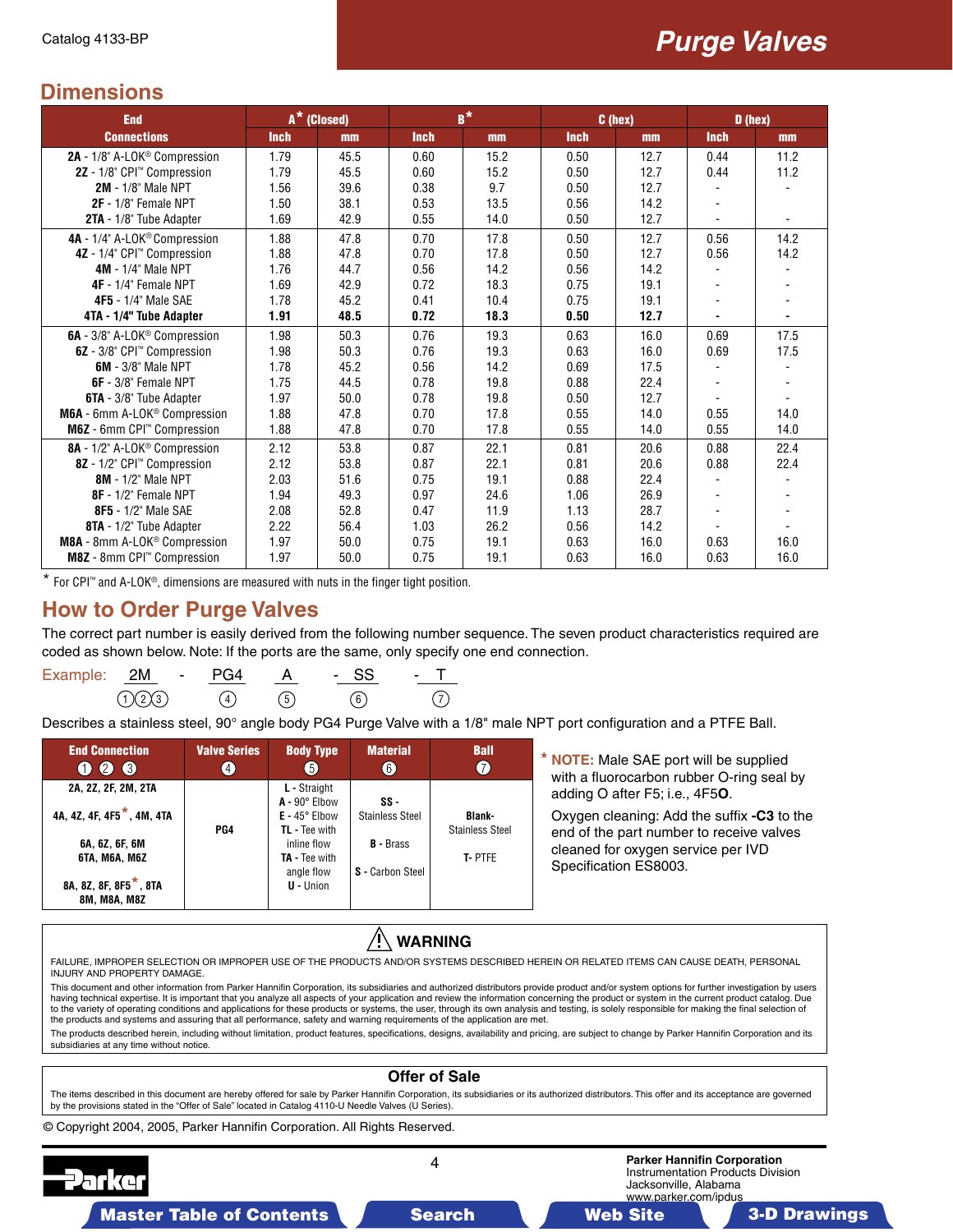





#### **Dimensions**

| <b>Basic</b>  |               |                 | <b>Dimensions</b> |       |           |       |             |       |             |       |             |           |
|---------------|---------------|-----------------|-------------------|-------|-----------|-------|-------------|-------|-------------|-------|-------------|-----------|
| <b>Part</b>   | <b>Inlet</b>  | <b>Outlet</b>   | A                 |       | B         |       |             | c     |             | D     |             | $E$ (hex) |
| <b>Number</b> |               |                 | Inch              | mm    | Inch      | $mm$  | <b>Inch</b> | $mm$  | <b>Inch</b> | mm    | <b>Inch</b> | mm        |
| 2M-BV4        | 1/8" Male NPT |                 | 0.94              | 23.88 | <b>24</b> | 31.50 | 0.31        | 7.87  | 0.75        | 19.05 | 0.63        | 16.00     |
| 4M-BV4        | 1/4" Male NPT |                 | 0.94              | 23.88 | 1.24      | 31.50 | 0.31        | 7.87  | 0.75        | 19.05 | 0.63        | 16.00     |
| 4KM-BV4       | 1/4" Male BSP | $3/16$ " $0.D.$ | 0.94              | 23.88 | 1.24      | 31.50 | 0.31        | 7.87  | 0.75        | 19.05 | 0.63        | 16.00     |
| 4F5-BV4       | 1/4" Male SAE | Tube            | 0.94              | 23.88 | 1.24      | 31.50 | 0.31        | 7.87  | 0.69        | 17.53 | 0.63        | 16.00     |
| 6M-BV8        | 3/8" Male NPT | Stub            | 1.03              | 26.16 | .49       | 37.85 | 0.44        | 11.18 | 0.88        | 22.35 | 0.88        | 22.35     |
| 8M-BV8        | 1/2" Male NPT |                 | 1.03              | 26.16 | .49       | 37.85 | 0.44        | 11.18 | 0.88        | 22.35 | 0.88        | 22.35     |
| 8F5-BV8       | 1/2" Male SAE |                 | 1.03              | 26.16 | .49       | 37.85 | 0.44        | 11.18 | 0.88        | 22.35 | 0.88        | 22.35     |

## **How to Order Bleed Valves**

The correct part number is easily derived by following the circled number sequence. The five product characteristics required are coded as shown below.

| <b>Example: 4M</b> | $\sim$ | BV4 | $\overline{\phantom{a}}$ | SS | $\blacksquare$ | <b>BVT</b> | . . |     |
|--------------------|--------|-----|--------------------------|----|----------------|------------|-----|-----|
|                    |        |     |                          |    |                | $\Delta$   |     | (5) |

Describes a stainless steel BV4 Bleed Valve with a 1/4" male NPT inlet and a barbed vent tube outlet.

| <b>End Connection</b>     | <b>Valve Series</b><br>$\frac{2}{2}$ | <b>Material</b><br>$\left(3\right)$                   | <b>Vent Selection</b><br>$\cdot$ 4.                  | <b>Handle Option</b><br>$\overline{5}$ |
|---------------------------|--------------------------------------|-------------------------------------------------------|------------------------------------------------------|----------------------------------------|
| 2M<br>4KM<br>4M<br>$4F5*$ | <b>BV4</b>                           | <b>SS</b> - Stainless Steel<br><b>S-</b> Carbon Steel | <b>Blank - Vent Tube</b><br><b>BVT - Barbed Vent</b> | <b>Blank - No Handle</b>               |
| 6M<br>8M<br>$8F5*$        | BV <sub>8</sub>                      | <b>M - Alloy N24135</b>                               | Tube                                                 | T - Tee Bar Handle                     |

**\*** Note: Male SAE port will be supplied with a fluorocarbon rubber O-ring by adding O after F5; i.e., 4F5O.

### **Available Bleed Valve End Connections**

**M**-ANSI/ASME B1.20.1, External pipe threads

**F5**-SAE J1926/2 Part 2: Heavy-duty (S Series) stud ends

**KM**-British Standard BS21 (ISO 7-1), External pipe threads





5 **Parker Hannifin Corporation** Instrumentation Products Division Jacksonville, Alabama www.parker.com/ipdus